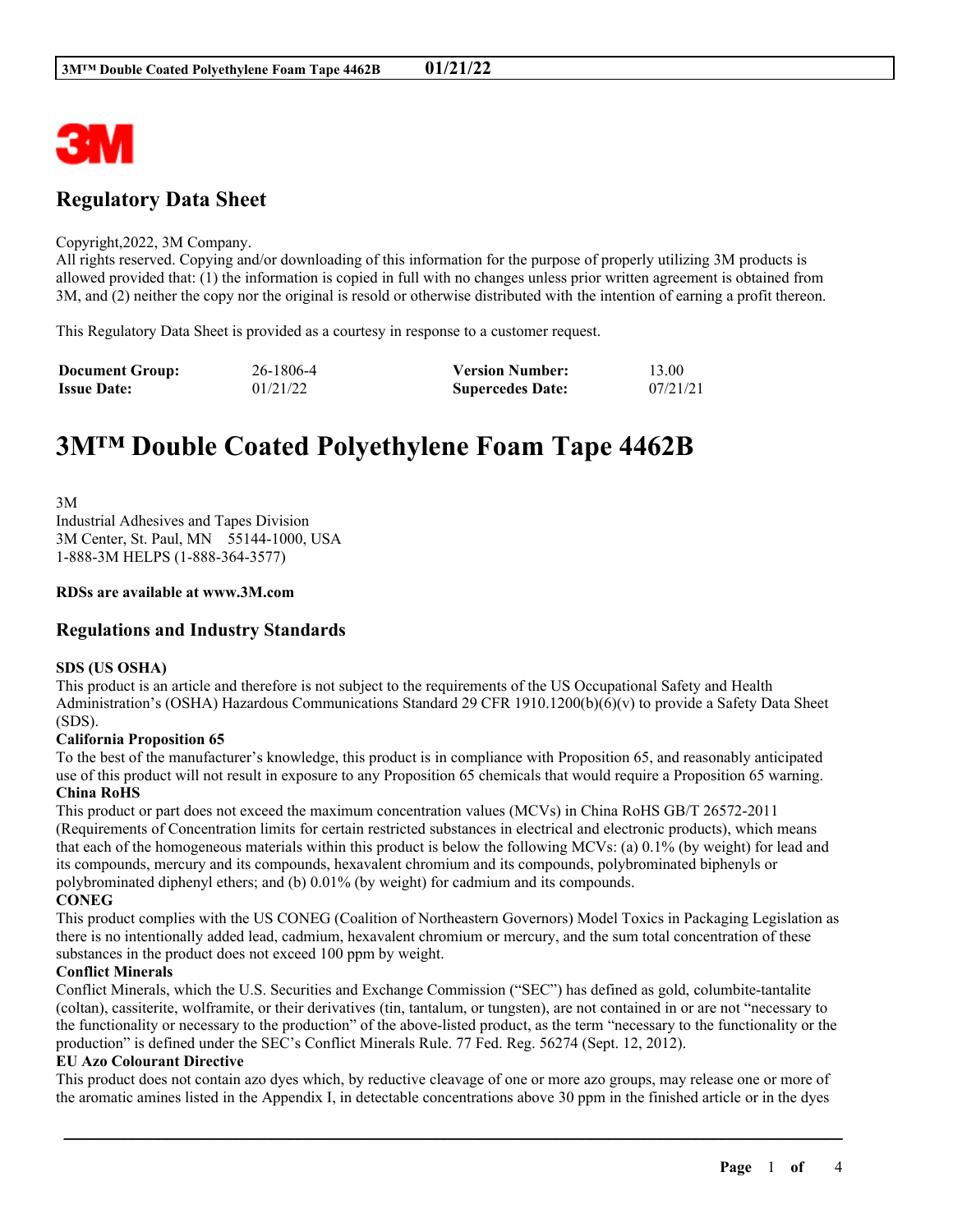parts thereof, according to the testing method established in accordance with Article 2a of this European Commission Directive 2002/61/EC (2004/21/EC).

## **EU REACH**

This product is an article, without intended release of a chemical substance, under the Regulation No 1907/2006 of the European Parliament and the Council concerning the Registration, Evaluation, Authorisation and Restriction of Chemicals (REACH) (refer to REACH, Article 3(3)). It is not a chemical preparation. Therefore, it is not subject to the (pre)-registration or the registration process. It does not require a safety data sheet.

## **EU REACH**

This product, including any article that the product is composed of, does not contain at greater than 0.1% by weight a Substance of Very High Concern (SVHC) substance identified according to Article 59 of REACH. This declaration reflects the substances on the candidate SVHC list, effective January 2022.

#### **EU RoHS**

This product does not exceed the maximum concentration values (MCVs) set under EU Directive 2011/65/EU (RoHS recast/RoHS 2), as stated in Annex II to that directive. This means that each of the homogenous materials within this product does not exceed the following MCVs: (a) 0.1% (by weight) for lead, mercury, hexavalent chromium, polybrominated biphenyls or polybrominated diphenyl ethers; and (b) 0.01% (by weight) for cadmium.

## **EU RoHS Phthalates**

This product does not exceed the maximum concentration values (MCVs) for phthalates set under EU Directive 2011/65/EU (RoHS recast/RoHS 2), as amended by EU 2015/863, which applies to finished EEE after July 22, 2019 for Category 1-7, 10- 11 products and after July 22, 2021 for Category 8 and 9 products. This means that each of the homogeneous materials within this product does not exceed the MCV of 0.1% (by weight) for each of the following phthalates: DEHP, BBP, DBP, and DIBP.

## **Fluorinated Greenhouse Gas**

A Fluorinated Greenhouse Gas (or F-Gas) listed under Annex I and II of Regulation (EU) No 517/2014 of the European Parliament and of the Council of 16 April 2014 is not intentionally added to the product.

#### **Halal**

This product has not been reviewed. However, this product does not contain a material of animal or human origin in the manufacturing process.

## **Kosher**

This product has not been reviewed. However, this product does not contain a material of animal or human origin in the manufacturing process.

#### **Stockholm Agreement**

This product does not contain Persistent Organic Pollutants (POPs) at or above applicable thresholds per Annexes A, B, and C of the Stockholm Convention, May 2004 and subsequent amendments.

\_\_\_\_\_\_\_\_\_\_\_\_\_\_\_\_\_\_\_\_\_\_\_\_\_\_\_\_\_\_\_\_\_\_\_\_\_\_\_\_\_\_\_\_\_\_\_\_\_\_\_\_\_\_\_\_\_\_\_\_\_\_\_\_\_\_\_\_\_\_\_\_\_\_\_\_\_\_\_\_\_\_\_\_\_\_\_\_\_\_

#### **Sustainability Advantage: Recycled content**

This product does not contain recycled content.

#### **TSCA Section 6**

This product is not known to contain 2,4,6-Tri-tert-butylphenol (CAS 732-26-3).

#### **TSCA Section 6**

This product is not known to contain Decabromodiphenyl Ether (Deca-BDE) (CAS 1163-19-5).

#### **TSCA Section 6**

This product is not known to contain Hexachlorobutadiene (HCBD) (CAS 87-68-3).

#### **TSCA Section 6**

This product is not known to contain Pentachlorothiophenol (PCTP) (CAS 133-49-3).

**TSCA Section 6**

This product is not known to contain Phenol, isopropylated phosphate (3:1) (PIP (3:1)) (CAS 68937-41-7).

## **Chemicals and/or Compounds of Interest**

**4,4'-Methylenebis(2,6-Diethylaniline) (CAS 13680-35-8)** : Not intentionally added.

**Acrylamide (CAS 79-06-1)** : Not intentionally added.

**Alkylphenol (AP)** : Not intentionally added.

**Alkylphenolethoxylates (APE)** : Not intentionally added.

**Antimony and (Sb) Compounds** : Not intentionally added.

**Aromatic Amines** : Not intentionally added.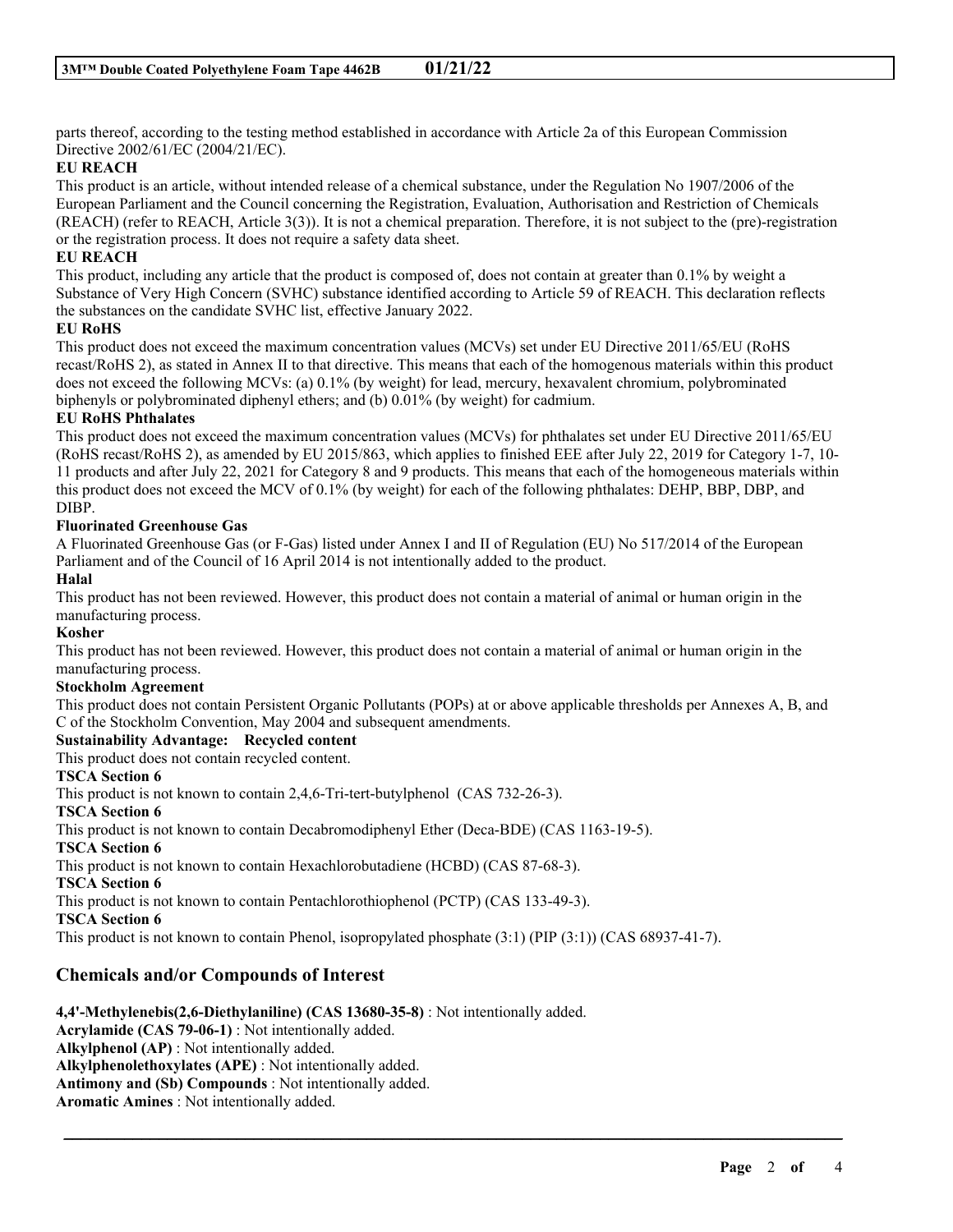**Arsenic and (As) Compounds** : Not intentionally added. **Asbestos** : Not intentionally added. **Azocolorants and Azodyes** : Not intentionally added. **Benzenamine, N-Phenyl-, Reaction Products with Styrene and 2,4,4-Trimethylpentene (BNST) (CAS 68921-45-9)** : Not intentionally added. **Beryllium and (Be) Compounds** : Not intentionally added. **Bismuth and (Bi) Compounds** : Not intentionally added. **Bisphenol A (BPA) (CAS 80-05-7)** : Not intentionally added. **Butyl Benzyl Phthalate (BBP) (CAS 85-68-7)** : Not intentionally added. **Butylated Hydroxytoluene (BHT) (128-37-0)** : Contains. **Cadmium and (Cd) Compounds** : Not intentionally added. **Chlorinated Paraffins, Short Chain** : Not intentionally added. **Chromium and (Cr) Compounds** : Not intentionally added. **Cobalt and (Co) Compounds** : Not intentionally added. **Colophony (Rosin) (CAS 8050-09-7)** : Not intentionally added. **Crystalline Silica** : Not intentionally added. **Decabromodiphenyl Ether (Deca-BDE) (CAS 1163-19-5)** : Not intentionally added. **Di(2-Ethylhexyl) Phthalate (DEHP) (CAS 117-81-7)** : Not intentionally added. **Di(Methoxyethyl) Phthalate (DMEP) (CAS 117-82-8)** : Not intentionally added. **Dibutyl Phthalate (DBP) (CAS 84-74-2)** : Not intentionally added. **Dibutyl Tin Compounds** : Not intentionally added. *Dibutyltin <0.1%* **Diisobutyl Phthalate (DIBP) (CAS 84-69-5)** : Not intentionally added. **Diisodecyl Phthalate (DIDP)** : Not intentionally added. **Diisononyl Phthalate (DINP)** : Not intentionally added. **Dimethyl Fumarate (DMF) (CAS 624-49-7)** : Not intentionally added. **Dimethylacetamide (CAS 127-19-5)** : Not intentionally added. **Di-n-Octyl Phthalate (DNOP) (CAS 117-84-0)** : Not intentionally added. **Dioxins and Furans** : Not intentionally added. **Dyes** : Not intentionally added. **Epoxy Compounds** : Not intentionally added. **Flame Retardants (not PBB or PBDE)** : Not intentionally added. **Flavorings** : Not intentionally added. **Formaldehyde (CAS 50-00-0)** : Not intentionally added. **Genetically Modified Organisms (GMOs)** : Not intentionally added. **Gluten** : Not intentionally added. **Halogenated Compounds** : Bromine, chlorine, fluorine, iodine or chemical compounds containing them are not intentionally added. **Hexabromo Cyclo-Dodecane (HBCD)** : Not intentionally added. **Hexavalent Chromium and (Cr+6) Compounds** : Not intentionally added. **Lead and (Pb) Compounds** : Not intentionally added. **Melamine (CAS 108-78-1)** : Not intentionally added. **Mercury and (Hg) Compounds** : Not intentionally added. **Musk Xylene (CAS 81-15-2)** : Not intentionally added. **Nickel and (Ni) Compounds** : Not intentionally added. **N-Nitrosamines** : Not intentionally added. **Nonylphenol (NP)** : Not intentionally added. **Nonylphenol Ethoxylates (NPE)** : Not intentionally added. **Nuts** : Not intentionally added. **Organochlorine Pesticides** : Not intentionally added. **Organophosphate Pesticides** : Not intentionally added. **Organotin Compounds** : Not intentionally added. **Ozone Depleting Chemicals (ODCs)** : Not intentionally added. **Perfluorooctanesulfonic Acid (PFOS) (CAS 1763-23-1)** : Not intentionally added. **Perfluorooctanoic Acid (PFOA) (CAS 335-67-1)** : Not intentionally added. **Phosphorus and (P) Compounds** : Not intentionally added.

\_\_\_\_\_\_\_\_\_\_\_\_\_\_\_\_\_\_\_\_\_\_\_\_\_\_\_\_\_\_\_\_\_\_\_\_\_\_\_\_\_\_\_\_\_\_\_\_\_\_\_\_\_\_\_\_\_\_\_\_\_\_\_\_\_\_\_\_\_\_\_\_\_\_\_\_\_\_\_\_\_\_\_\_\_\_\_\_\_\_